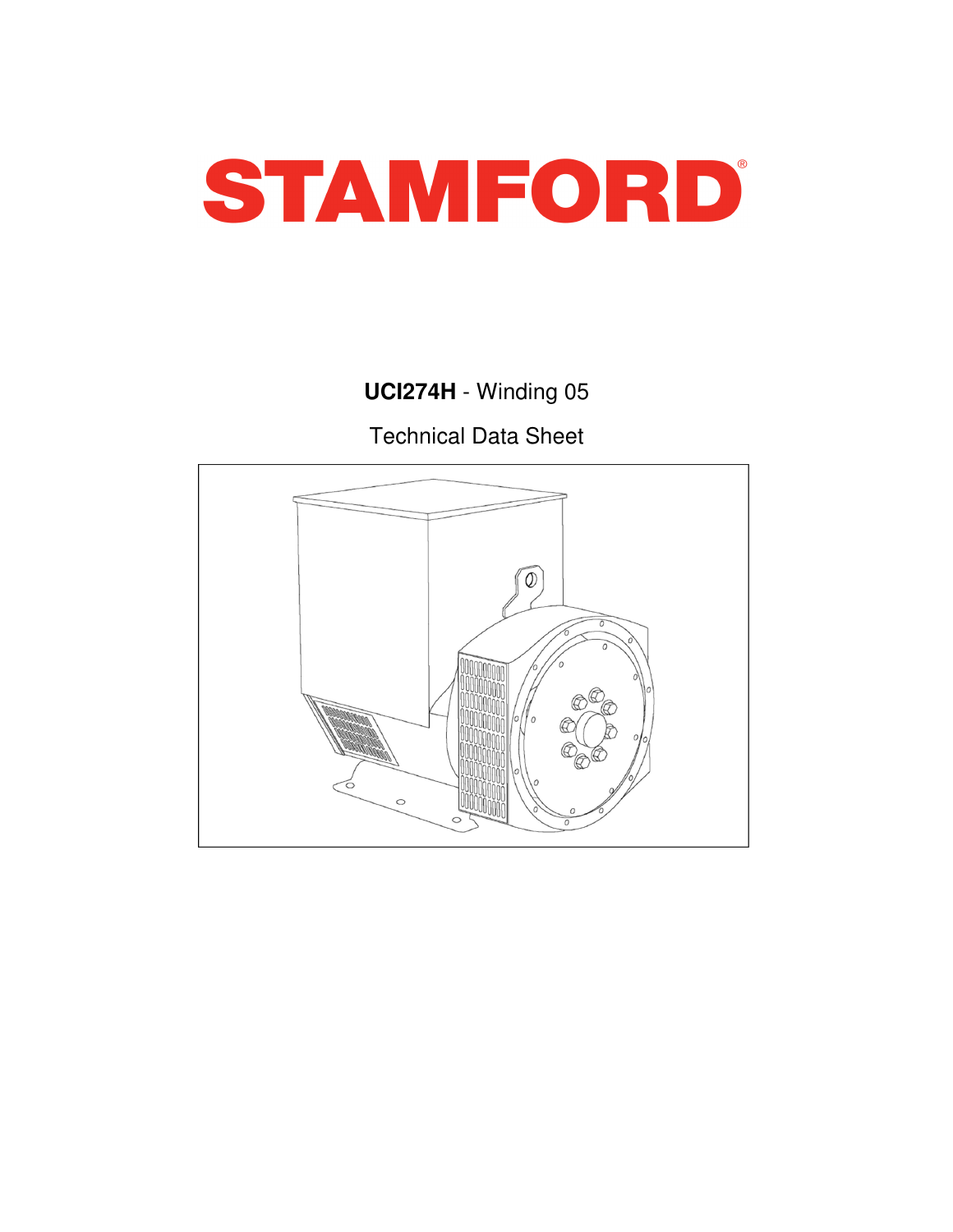

### **SPECIFICATIONS & OPTIONS**

#### **STANDARDS**

Stamford industrial generators meet the requirements of BS EN 60034 and the relevant section of other international standards such as BS5000, VDE 0530, NEMA MG1-32, IEC34, CSA C22.2-100, AS1359.

Other standards and certifications can be considered on request.

#### **VOLTAGE REGULATORS**

#### **SX460 AVR - OBSOLETE**

With this self excited control system the main stator supplies power via the Automatic Voltage Regulator (AVR) to the exciter stator. The high efficiency semiconductors of the AVR ensure positive build-up from initial low levels of residual voltage.

The exciter rotor output is fed to the main rotor through a three phase full wave bridge rectifier. This rectifier is protected by a surge suppressor against surges caused, for example, by short circuit.

#### **AS440 AVR**- STANDARD

With this self-excited system the main stator provides power via the AVR to the exciter stator. The high efficiency semi-conductors of the AVR ensure positive build-up from initial low levels of residual voltage.

The exciter rotor output is fed to the main rotor through a three-phase full-wave bridge rectifier. The rectifier is protected by a surge suppressor against surges caused, for example, by short circuit or out-of-phase paralleling.

The AS440 will support a range of electronic accessories, including a 'droop' Current Transformer (CT) to permit parallel operation with other ac generators.

#### **MX341 AVR**

This sophisticated AVR is incorporated into the Stamford Permanent Magnet Generator (PMG) control system.

The PMG provides power via the AVR to the main exciter, giving a source of constant excitation power independent of generator output. The main exciter output is then fed to the main rotor, through a full wave bridge, protected by a surge suppressor. The AVR has in-built protection against sustained over-excitation, caused by internal or external faults. This de-excites the machine after a minimum of 5 seconds.

An engine relief load acceptance feature can enable full load to be applied to the generator in a single step.

#### **MX321 AVR**

The most sophisticated of all our AVRs combines all the features of the MX341 with, additionally over voltage protection built-in and short circuit current level adjustments as an optional facility.

#### **WINDINGS & ELECTRICAL PERFORMANCE**

All generator stators are wound to 2/3 pitch. This eliminates triplen (3rd, 9th, 15th …) harmonics on the voltage waveform and is found to be the optimum design for trouble-free supply of non-linear loads. The 2/3 pitch design avoids excessive neutral currents sometimes seen with higher winding pitches, when in parallel with the mains. A fully connected damper winding reduces oscillations during paralleling. This winding, with the 2/3 pitch and carefully selected pole and tooth designs, ensures very low waveform distortion.

#### **TERMINALS & TERMINAL BOX**

Dedicated Single Phase windings have 4 ends brought out to the terminals, which are mounted on a cover at the nondrive end of the generator. A sheet steel terminal box contains the AVR and provides ample space for the customers' wiring and gland arrangements. It has removable panels for easy access.

### **SHAFT & KEYS**

All generator rotors are dynamically balanced to better than BS6861:Part 1 Grade 2.5 for minimum vibration in operation. Two bearing generators are balanced with a half key.

#### **INSULATION/IMPREGNATION**

The insulation system is class 'H'.

All wound components are impregnated with materials and processes designed specifically to provide the high build required for static windings and the high mechanical strength required for rotating components.

#### **QUALITY ASSURANCE**

Generators are manufactured using production procedures having a quality assurance level to BS EN ISO 9001.

The stated voltage regulation may not be maintained in the presence of certain radio transmitted signals. Any change in performance will fall within the limits of Criteria 'B' of EN 61000-6-2:2001. At no time will the steady-state voltage regulation exceed 2%.

#### **DE RATES**

All values tabulated on page 7 are subject to the following reductions

5% when air inlet filters are fitted.

3% for every 500 metres by which the operating altitude exceeds 1000 metres above mean sea level.

3% for every 5°C by which the operational ambient temperature exceeds 40°C.

Note: Requirement for operating in an ambient exceeding 60°C must be referred to the factory.

NB Continuous development of our products entitles us to change specification details without notice, therefore they must not be regarded as binding.

Front cover drawing typical of product range.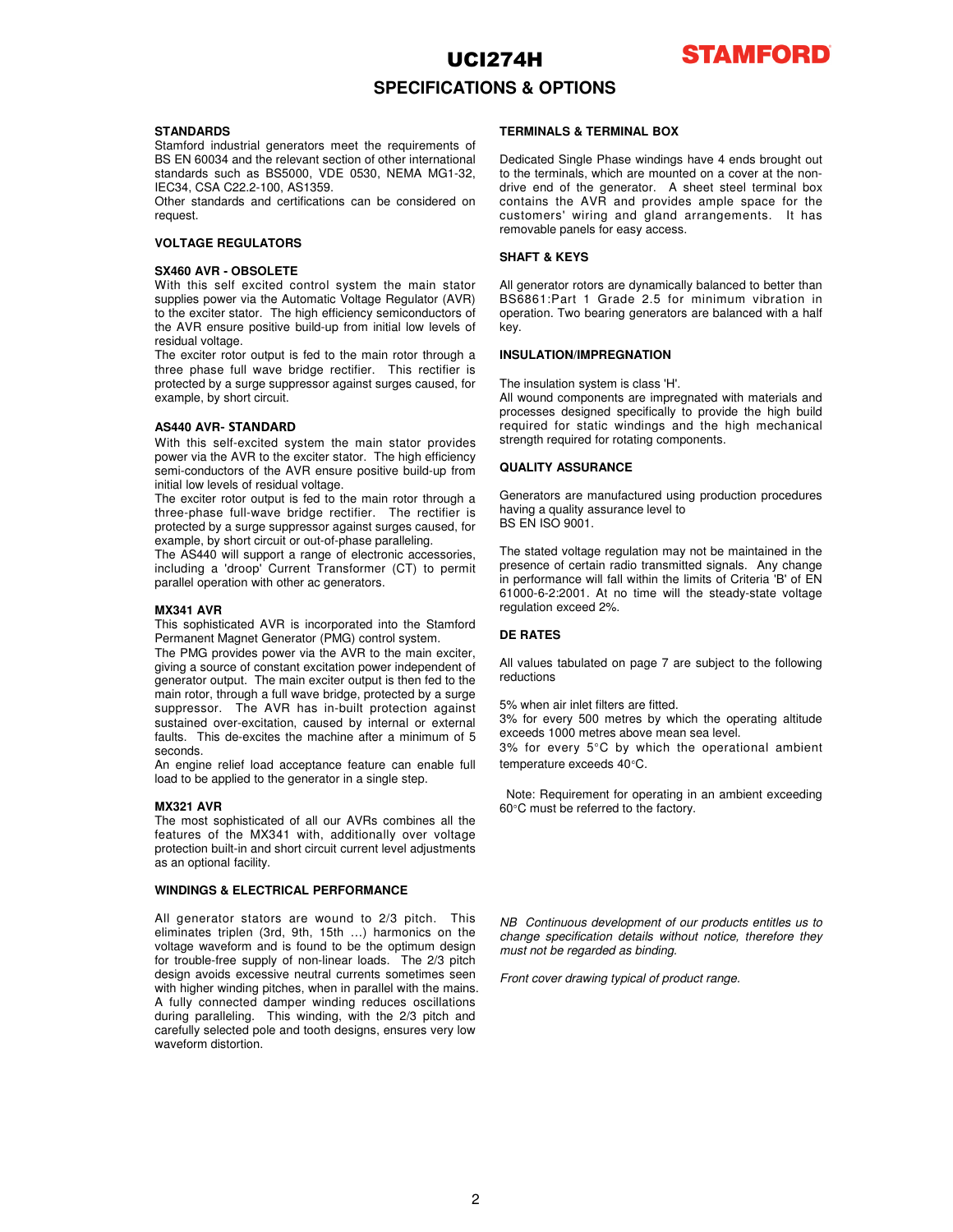

### **WINDING 05**

| <b>CONTROL SYSTEM</b>                                  | SEPARATELY EXCITED BY P.M.G.                                                         |                         |                          |                         |      |  |  |  |  |
|--------------------------------------------------------|--------------------------------------------------------------------------------------|-------------------------|--------------------------|-------------------------|------|--|--|--|--|
| A.V.R.                                                 | MX341<br>MX321                                                                       |                         |                          |                         |      |  |  |  |  |
| <b>VOLTAGE REGULATION</b>                              | ±1%<br>± 0.5%<br>With 4% ENGINE GOVERNING                                            |                         |                          |                         |      |  |  |  |  |
| <b>SUSTAINED SHORT CIRCUIT</b>                         | REFER TO SHORT CIRCUIT DECREMENT CURVES (page 6)                                     |                         |                          |                         |      |  |  |  |  |
| <b>CONTROL SYSTEM</b>                                  | <b>SELF EXCITED</b>                                                                  |                         |                          |                         |      |  |  |  |  |
| A.V.R.                                                 | SX460                                                                                | AS440                   |                          |                         |      |  |  |  |  |
| <b>VOLTAGE REGULATION</b>                              | ±1.5%                                                                                | ±1.0%                   | With 4% ENGINE GOVERNING |                         |      |  |  |  |  |
| SUSTAINED SHORT CIRCUIT                                | SERIES 4 CONTROL DOES NOT SUSTAIN A SHORT CIRCUIT CURRENT                            |                         |                          |                         |      |  |  |  |  |
| <b>INSULATION SYSTEM</b>                               | <b>CLASS H</b>                                                                       |                         |                          |                         |      |  |  |  |  |
| <b>PROTECTION</b>                                      | IP <sub>23</sub>                                                                     |                         |                          |                         |      |  |  |  |  |
| <b>RATED POWER FACTOR</b>                              | 0.8                                                                                  |                         |                          |                         |      |  |  |  |  |
| <b>STATOR WINDING</b>                                  | SINGLE LAYER CONCENTRIC                                                              |                         |                          |                         |      |  |  |  |  |
| <b>WINDING PITCH</b>                                   | <b>TWO THIRDS</b>                                                                    |                         |                          |                         |      |  |  |  |  |
| <b>WINDING LEADS</b>                                   | 4                                                                                    |                         |                          |                         |      |  |  |  |  |
| <b>MAIN STATOR RESISTANCE</b>                          | 0.008 Ohms AT 22℃ SERIES CONNECTED                                                   |                         |                          |                         |      |  |  |  |  |
| <b>MAIN ROTOR RESISTANCE</b>                           | 1.82 Ohms at 22 °C                                                                   |                         |                          |                         |      |  |  |  |  |
| <b>EXCITER STATOR RESISTANCE</b>                       | 20 Ohms at 22 ℃                                                                      |                         |                          |                         |      |  |  |  |  |
| <b>EXCITER ROTOR RESISTANCE</b>                        | 0.091 Ohms PER PHASE AT 22 ℃                                                         |                         |                          |                         |      |  |  |  |  |
| <b>R.F.I. SUPPRESSION</b>                              | BS EN 61000-6-2 & BS EN 61000-6-4, VDE 0875G, VDE 0875N. refer to factory for others |                         |                          |                         |      |  |  |  |  |
| <b>WAVEFORM DISTORTION</b>                             | NO LOAD < 1.5% NON-DISTORTING LINEAR LOAD < 5.0%                                     |                         |                          |                         |      |  |  |  |  |
| <b>MAXIMUM OVERSPEED</b>                               | 2250 Rev/Min                                                                         |                         |                          |                         |      |  |  |  |  |
| <b>BEARING DRIVE END</b>                               | BALL. 6315-2RS (ISO)                                                                 |                         |                          |                         |      |  |  |  |  |
| <b>BEARING NON-DRIVE END</b>                           | BALL. 6310-2RS (ISO)                                                                 |                         |                          |                         |      |  |  |  |  |
|                                                        | 1 BEARING<br>2 BEARING                                                               |                         |                          |                         |      |  |  |  |  |
| <b>WEIGHT COMP. GENERATOR</b>                          |                                                                                      | 626 kg                  |                          | 641 kg                  |      |  |  |  |  |
| <b>WEIGHT WOUND STATOR</b>                             |                                                                                      | 253 kg                  |                          | 253 kg                  |      |  |  |  |  |
| <b>WEIGHT WOUND ROTOR</b>                              |                                                                                      | 227.53 kg               |                          | 216.57 kg               |      |  |  |  |  |
| <b>WR<sup>2</sup> INERTIA</b>                          |                                                                                      | 1.9349 kgm <sup>2</sup> |                          | 1.8843 kgm <sup>2</sup> |      |  |  |  |  |
| SHIPPING WEIGHTS in a crate                            |                                                                                      | 659 kg                  |                          | 673 kg                  |      |  |  |  |  |
| PACKING CRATE SIZE                                     |                                                                                      | 123 x 67 x 103(cm)      |                          | 123 x 67 x 103(cm)      |      |  |  |  |  |
| <b>TELEPHONE INTERFERENCE</b>                          | <b>THF&lt;2%</b><br><b>TIF&lt;50</b>                                                 |                         |                          |                         |      |  |  |  |  |
| <b>COOLING AIR</b>                                     | 0.514 m <sup>3</sup> /sec 1090 cfm                                                   |                         |                          |                         |      |  |  |  |  |
| <b>VOLTAGE SERIES</b>                                  | 220                                                                                  |                         |                          | 230                     | 240  |  |  |  |  |
| <b>VOLTAGE PARALLEL</b>                                | 110                                                                                  |                         | 115                      |                         | 120  |  |  |  |  |
| <b>kVA BASE RATING FOR REACTANCE</b><br><b>VALUES</b>  | 140                                                                                  |                         | 140                      |                         | 140  |  |  |  |  |
| Xd DIR. AXIS SYNCHRONOUS                               | 2.02                                                                                 |                         | 1.93                     |                         | 1.85 |  |  |  |  |
| X'd DIR. AXIS TRANSIENT                                | 0.17                                                                                 |                         | 0.17                     |                         | 0.16 |  |  |  |  |
| X"d DIR. AXIS SUBTRANSIENT                             | 0.11                                                                                 |                         | 0.1                      |                         | 0.1  |  |  |  |  |
| Xq QUAD. AXIS REACTANCE                                | 1.22                                                                                 |                         | 1.17                     |                         | 1.12 |  |  |  |  |
| X"q QUAD. AXIS SUBTRANSIENT                            | 0.16                                                                                 |                         | 0.16                     |                         | 0.15 |  |  |  |  |
| XL LEAKAGE REACTANCE                                   | 0.08                                                                                 |                         | 0.07                     |                         | 0.07 |  |  |  |  |
| X <sub>2</sub> NEGATIVE SEQUENCE                       | 0.12                                                                                 |                         | 0.11                     |                         | 0.11 |  |  |  |  |
| X <sub>0</sub> ZERO SEQUENCE                           | 0.08                                                                                 |                         | 0.07                     |                         | 0.07 |  |  |  |  |
| REACTANCES ARE SATURATED                               | VALUES ARE PER UNIT AT RATING AND VOLTAGE INDICATED                                  |                         |                          |                         |      |  |  |  |  |
| T'd TRANSIENT TIME CONST.                              | 0.042 s                                                                              |                         |                          |                         |      |  |  |  |  |
| T"d SUB-TRANSTIME CONST.                               | 0.012 s                                                                              |                         |                          |                         |      |  |  |  |  |
| T'do O.C. FIELD TIME CONST.<br>Ta ARMATURE TIME CONST. | 1.1 s<br>0.012 s                                                                     |                         |                          |                         |      |  |  |  |  |
| SHORT CIRCUIT RATIO                                    | 1/Xd                                                                                 |                         |                          |                         |      |  |  |  |  |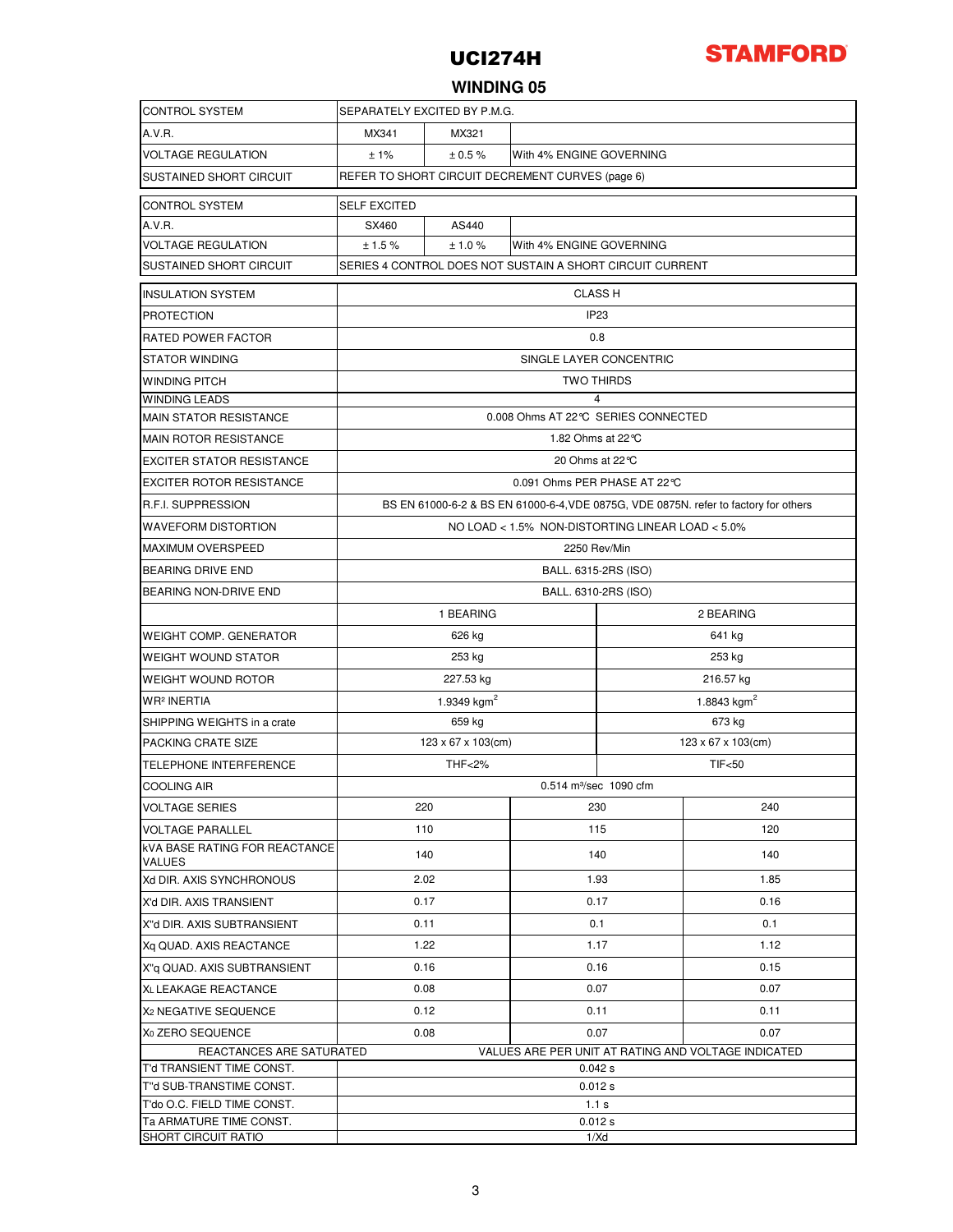

**Winding 05**



### **SINGLE PHASE EFFICIENCY CURVES**

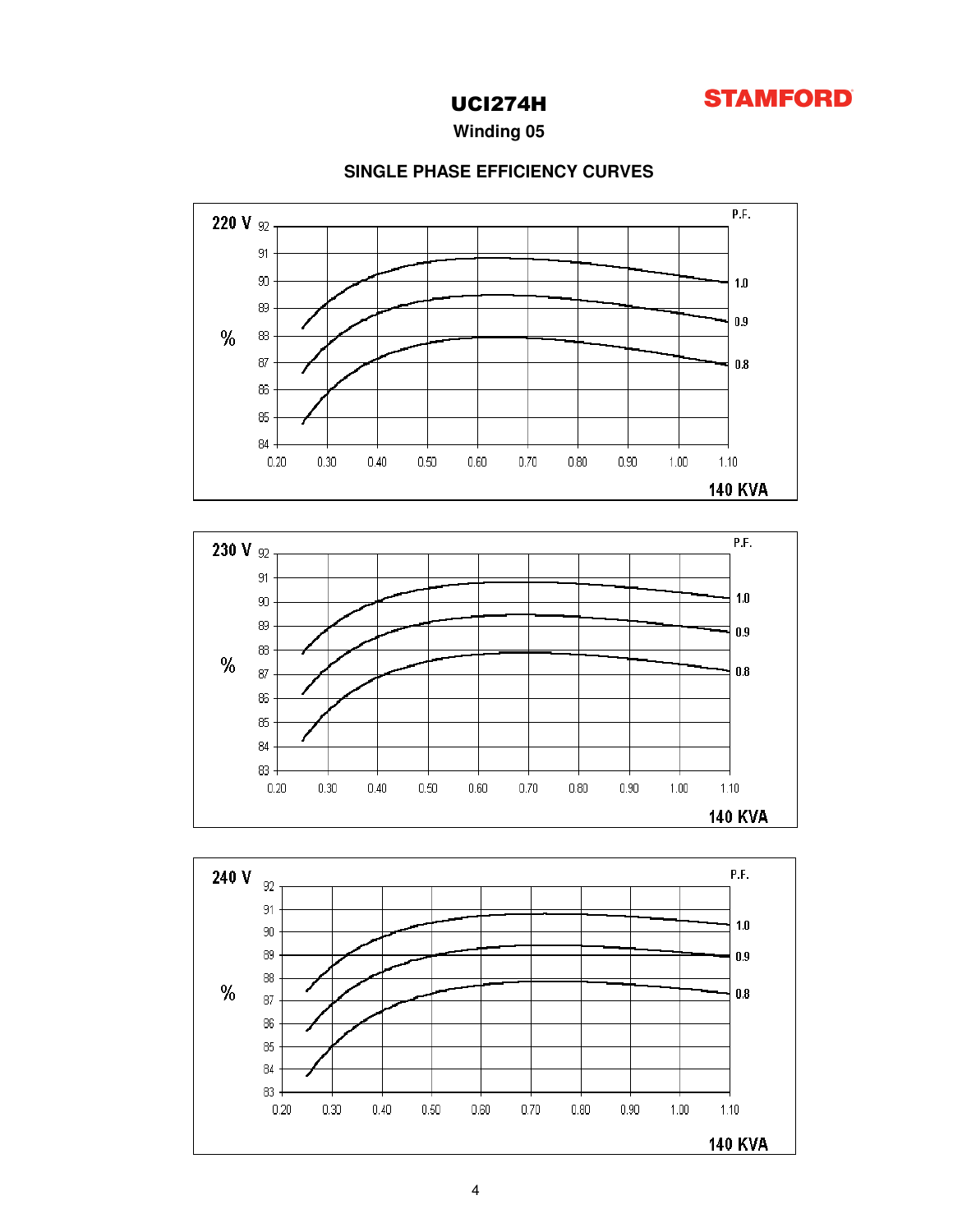

**Winding 05**





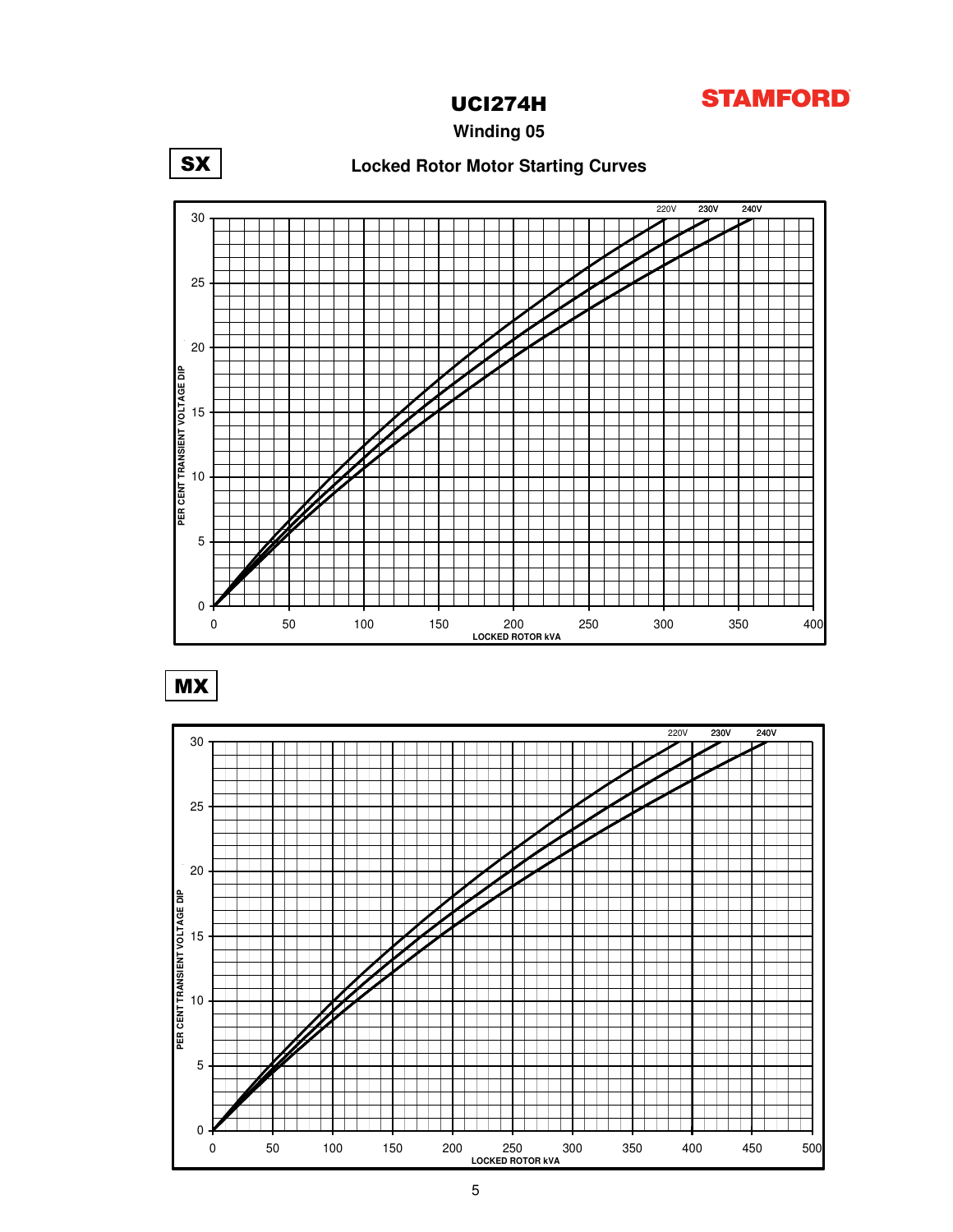

**Winding 05**

### **Based on series connection. Short Circuit Decrement Curve. No-load Excitation at Rated Speed**



Sustained Short Circuit = 2550 Amps

### **Note**

The following multiplication factors should be used to adjust the values from curve between time 0.001 seconds and the minimum current point in respect of nominal operating voltage :

| Voltage | Factor   |  |  |  |  |  |
|---------|----------|--|--|--|--|--|
| 220V    | $X$ 1.00 |  |  |  |  |  |
| 230V    | $X$ 1.05 |  |  |  |  |  |
| 240V    | X 1.09   |  |  |  |  |  |

The sustained current value is constant irrespective of voltage level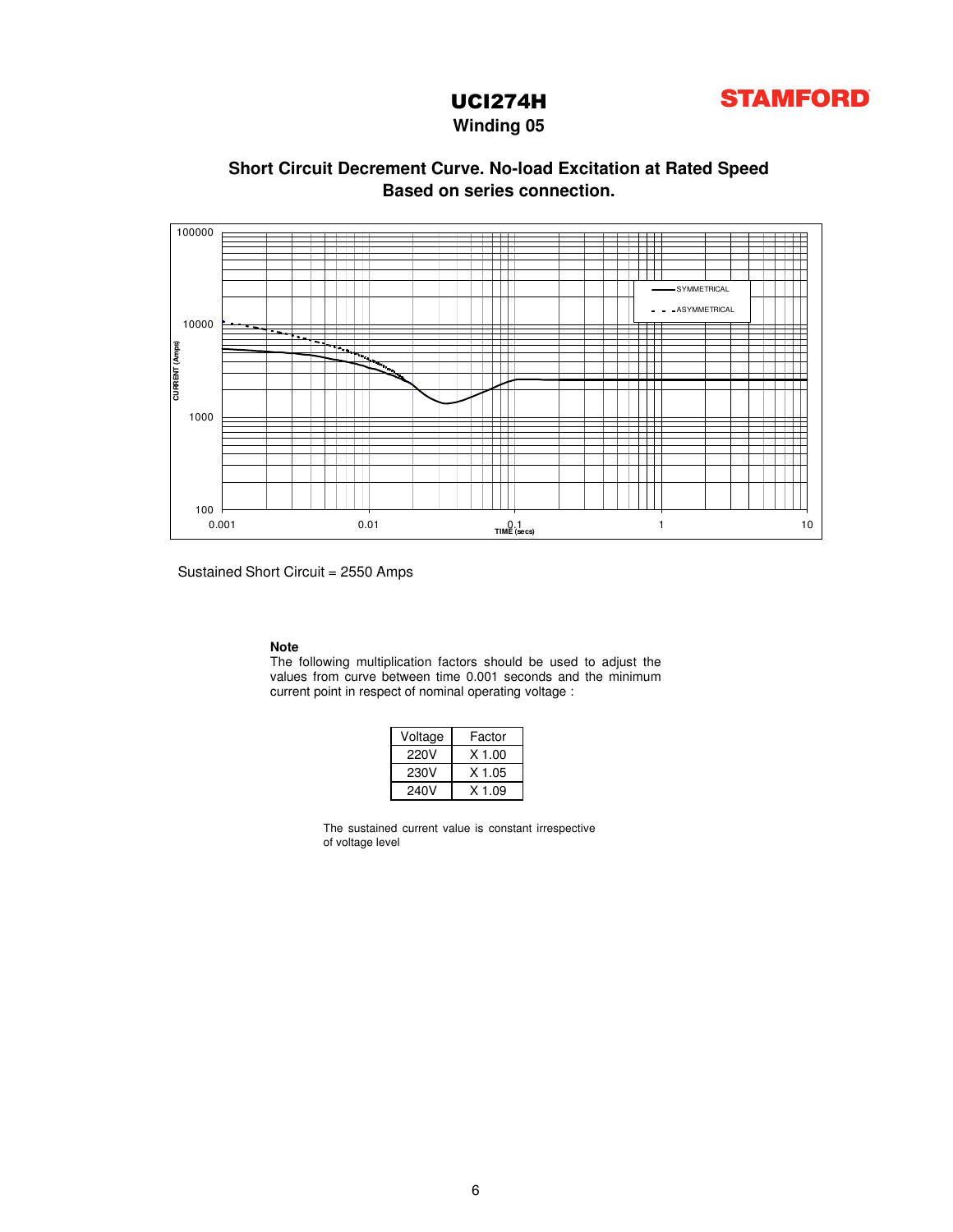## **STAMFORD**

### UCI274H

### **Winding 05**

# **RATINGS 50**Hz

| Class - Temp Rise                  | Cont. F - 105/40 ℃ |                   | Cont. H - 125/40 ℃     |             | Cont. F - 105/40 °C |       |       | Cont. H - 125/40 ℃ |       |       |                   |       |
|------------------------------------|--------------------|-------------------|------------------------|-------------|---------------------|-------|-------|--------------------|-------|-------|-------------------|-------|
|                                    |                    | 0.8 <sub>pf</sub> |                        |             | 0.8 <sub>pf</sub>   |       |       | 1.0 <sub>pf</sub>  |       |       | 1.0 <sub>pf</sub> |       |
| Series (V)                         | 220                | 230               | 240                    | 220         | 230                 | 240   | 220   | 230                | 240   | 220   | 230               | 240   |
| Parallel (V)                       | 110                | 115               | 120                    | 110         | 115                 | 120   | 110   | 115                | 120   | 110   | 115               | 120   |
| kVAI                               | 125.0              | 125.0             | $125.0$ $\blacksquare$ | 140.0       | 140.0               | 140.0 | 125.0 | 125.0              | 125.0 | 140.0 | 140.0             | 140.0 |
| kW <sup>1</sup>                    | 100.0              | 100.0             |                        | 100.0 112.0 | 112.0               | 112.0 | 125.0 | 125.0              | 125.0 | 140.0 | 140.0             | 140.0 |
| Efficiency (%)                     | 87.5               | 87.7              | 87.7                   | 87.2        | 87.4                | 87.5  | 90.5  | 90.6               | 90.7  | 90.2  | 90.4              | 90.5  |
| kW Input 114.3 114.0 114.0   128.4 |                    |                   |                        |             | 128.1               | 128.0 | 138.1 | 138.0              | 137.8 | 155.2 | 154.9             | 154.7 |

**Dimensional and Torsional Drawing**

For dimensional and torsional information please refer to the alternator General Arrangement and rotor drawings available on our website (http://stamford-avk.com/)